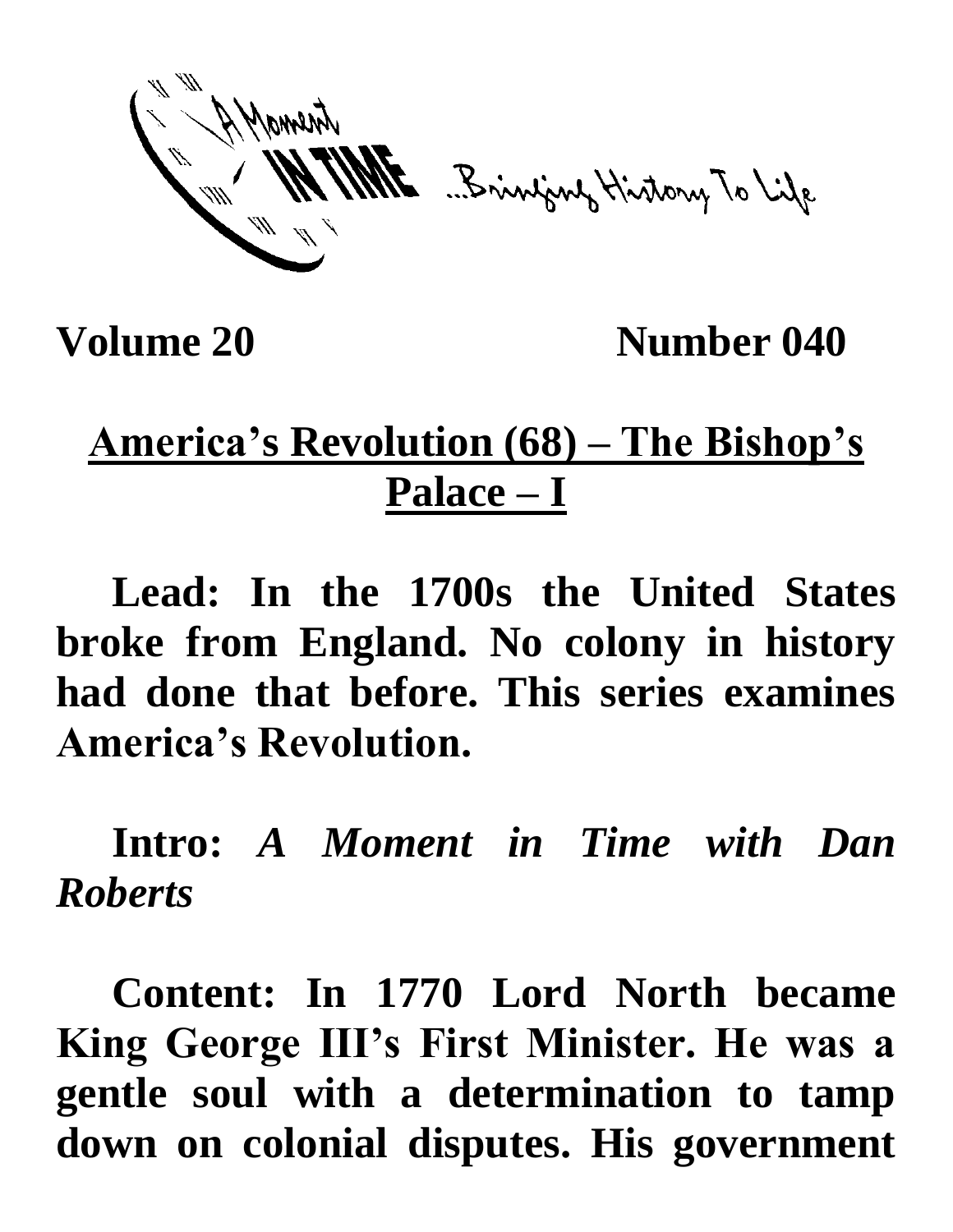**quickly repealed all of the Townshend revenue acts, leaving only a tax on tea and the Declaratory Act to remind the colonies that Parliament was determined to retain its right to extract revenues. This ushered in a period which some at the time called a "pause in politics," with no giant issue animating colonial anger and resistance. That is until there was one. That was the issue of religion.** 

**It very important to remember that many of Britain's North American colonies were originally populated in the 1600s by those fleeing what they perceived as religious persecution by the Stuart monarchy and its allies in the Church of England. Those dissenters who remained at home tossed up a Civil War over religious and constitutional issues in the 1640s and 1650s. Many of those sharing these same concerns migrated to America. Fear and agitation over religious**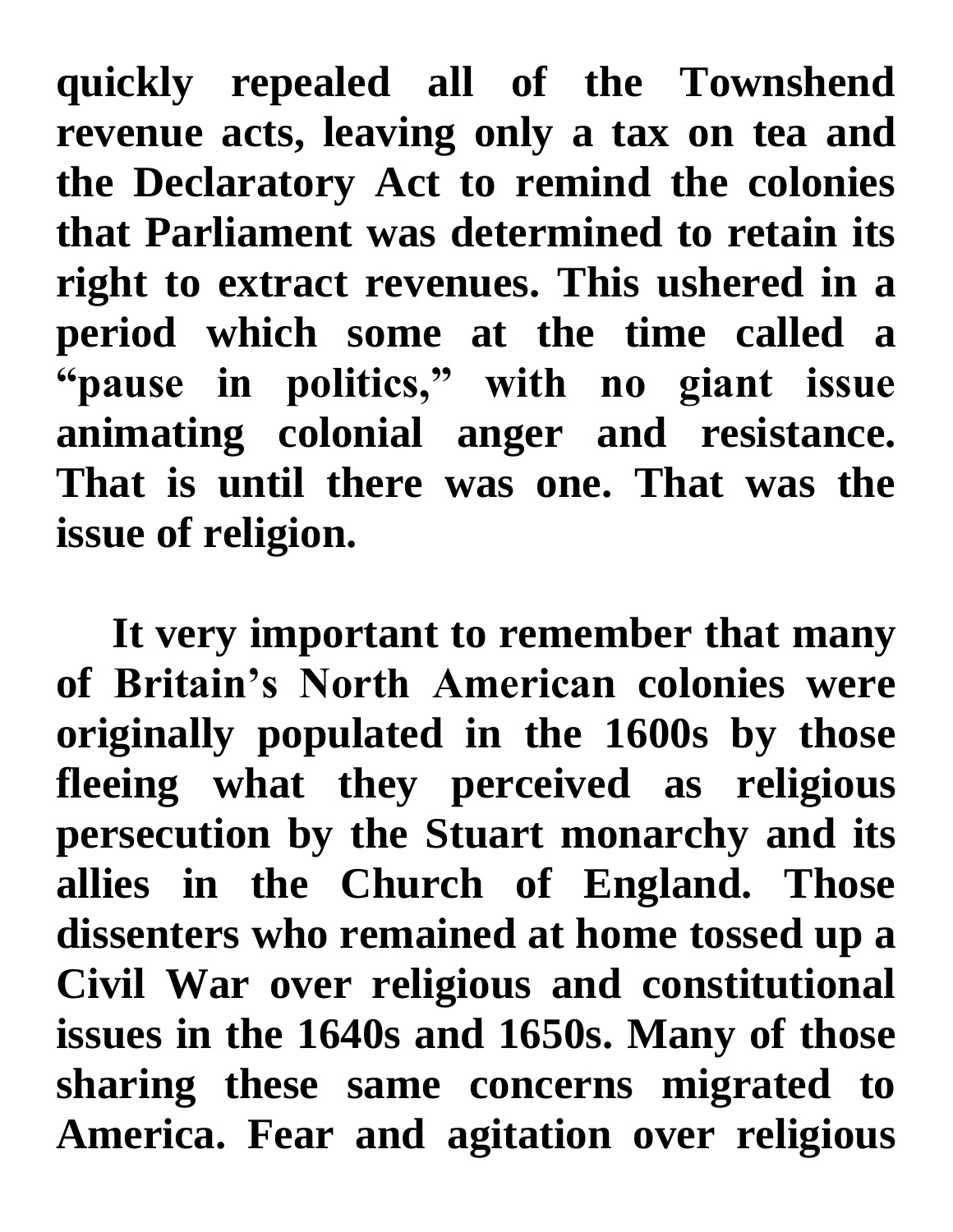**freedom never went away, and whenever it appeared that Anglicans had ambitions to spread their approach to religion and power to the colonies, many Americans, Presbyterians, Baptists, Lutherans, and the Reformed Dutch, resisted these efforts so as to protect colonial religious freedom. Next time: a pitiful little college.**

**At the University of Richmond's School of Professional and Continuing Studies, I'm Dan Roberts.**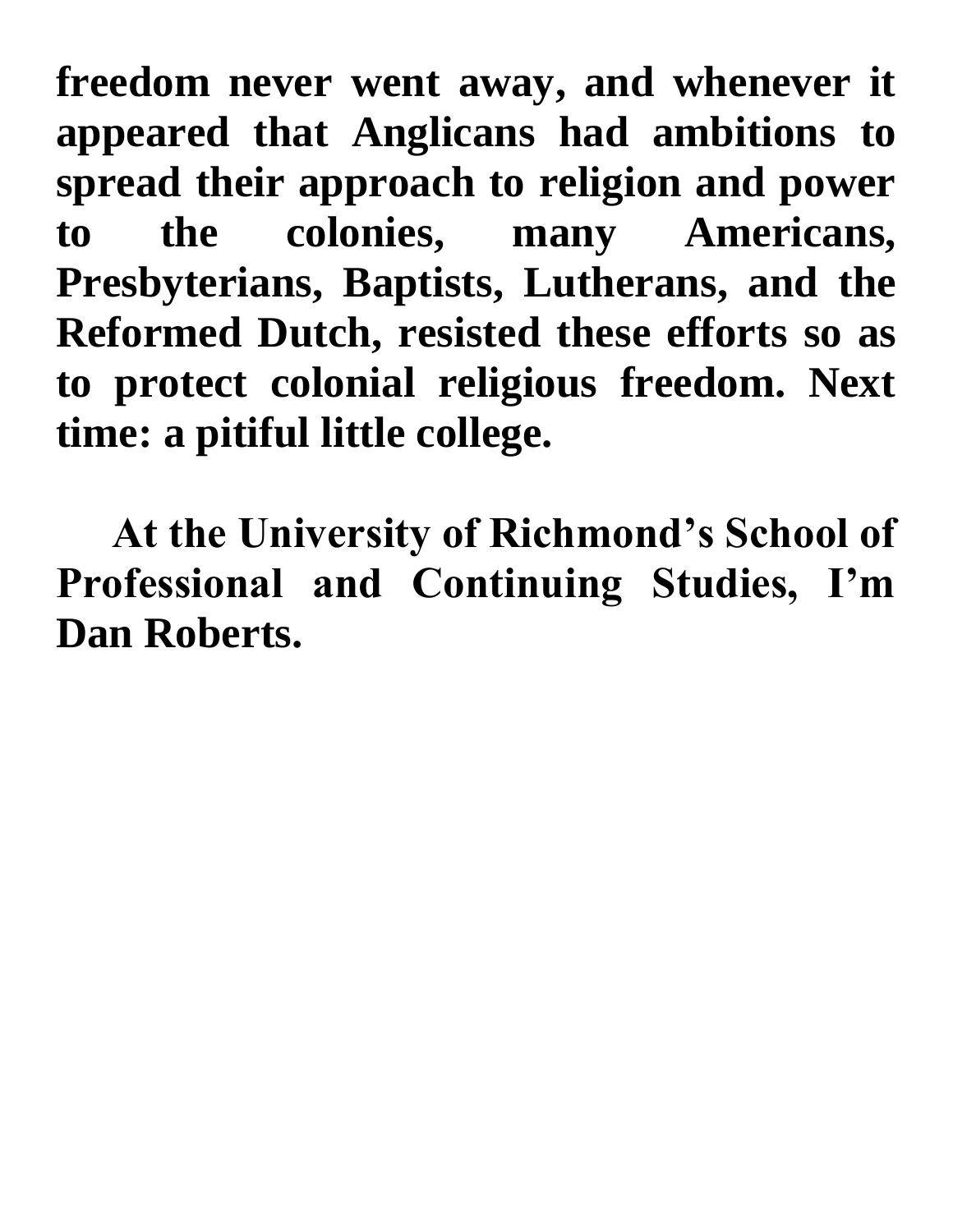## **Resources**

- **Andrews, Charles M., "The Boston Merchants and the Non-Importation Movement," Colonial Society of Massachusetts,**  *Publications,* **19 (1918).**
- **Bridenbaugh, Carl.** *Mitre and Sceptre: Transatlantic Faiths, Ideas, Personalities and Polities, 1689-1775.* **New York, NY: Oxford University Press, 1962.**
- **Brooke, John.** *King George III.* **New York. NY: Constable Publishing, 1972.**
- **Brown, Wallace. "An Englishman Views the American Revolution: The Letters of Henry Hulton, 1769-1776."**  *Huntington Library Quarterly.* **36 (1972).**
- **Higgenbotham, Don.** *The War of American Independence.*  **Bloomington, IN: Indiana University Press, 1971.**
- **Hutson, James H.** *Pennsylvania Politics, 1746-***1770. Princeton, NJ: Princeton University Press, 1972.**
- **Jensen, Merrill.** *Founding of the American Nation: A History of the American Revolution, 1763-1776***. New York, NY: Oxford University Press, 1968.**
- **Knollenberg, Bernhard.** *Origin of the American Revolution.* **New York, NY: Macmillan, 1960.**
- **Middlekauff, Robert.** *The Glorious Cause: The American Revolution, 1763-1789.* **New York, NY: Oxford University Press, 2005.**
- **Morgan, Edmund S. and Helen Morgan.** *The Stamp Act Crisis: Prologue to Revolution.* **Chapel Hill, NC: University of North Carolina, 1953.**
- **Olton, Charles S.** *Artisans for Independence: Philadelphia Mechanics and the American Revolution.* **Syracuse, NY: - Syracuse University Press, 1975.**
- **Schlesinger, Arthur Meier,** *The Colonial Merchants and the American Revolution, 1763-1776.* **New York, NY: F. Ungar Publications, 1957.**
- **Watson. J. Steven.** *The Reign of George III, 1760-1815.* **New York, NY: Oxford University Press, 1960.**
- **Zobel, Hiller R.** *The Boston Massacre.* **New York, NY: W.W. Norton, 1996.**